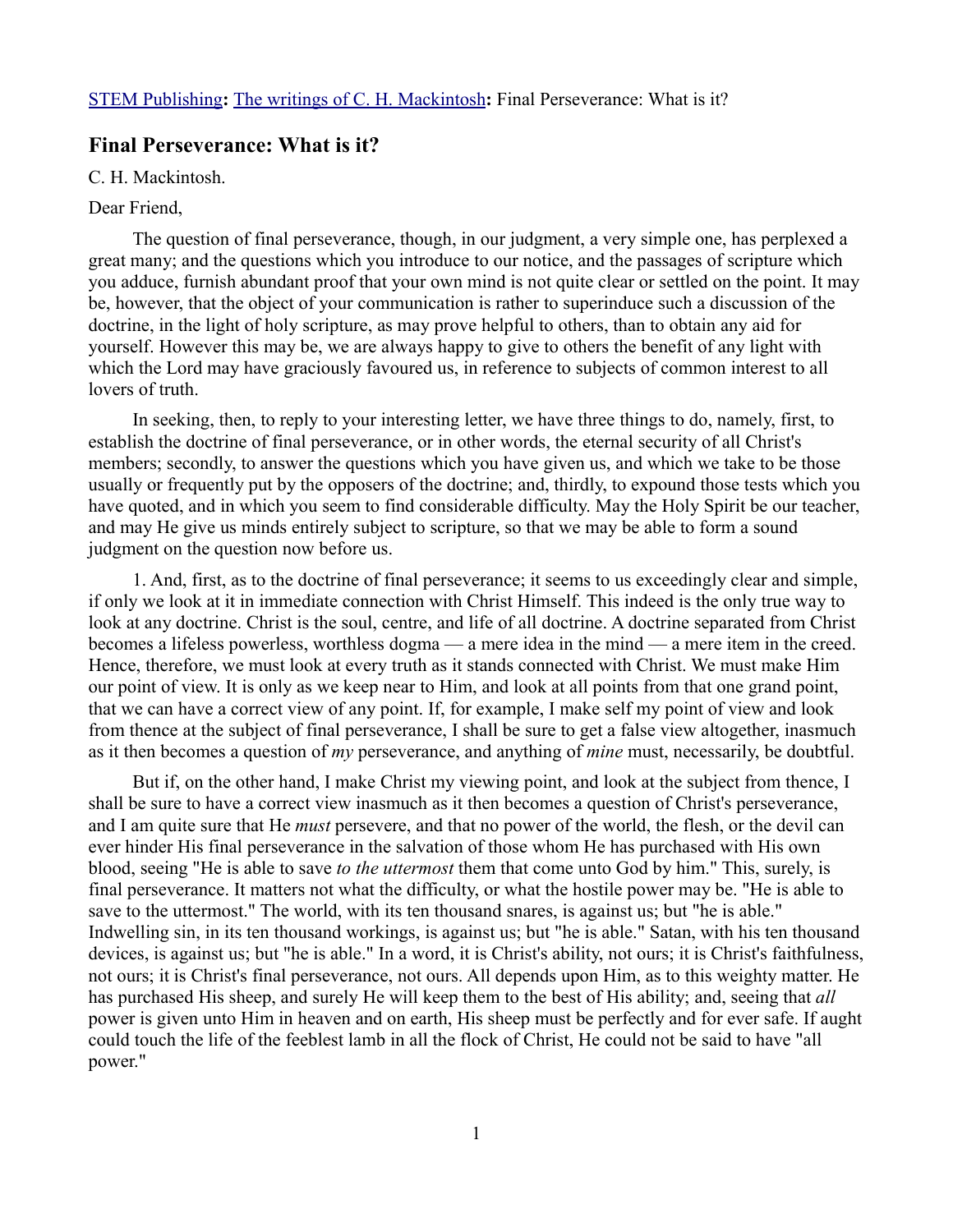Thus it is immensely important to consider the question of final perseverance in inseparable connection with Christ. Difficulties vanish. Doubts and fears are chased away. The heart becomes established, the conscience relieved, the understanding enlightened. It is impossible that one who forms a part of Christ's body can ever perish; and the believer is this, We are members of his body, of his flesh, and of his bones." (Eph 5: 30) Every member of the body of Christ was written in the book of the slain Lamb, before the foundation of the world, nor can anything or any one ever obliterate that writing. Hear what our Lord Jesus Christ saith in reference to those that are His: "My sheep hear my voice, and know them, and they follow me; and I *give* unto them *eternal* life, and they shall never perish, neither shall *any* [man, devil, or any one else] pluck them out of my hand. My Father which gave them me is greater than all; and no man is able to pluck them out of my Father's hand." (John 10: 27-29)

Here then, most assuredly, we have final perseverance, and that moreover, not merely the perseverance of the saints, but of the Father, and of the Son, and of the Holy Ghost. Yes, dear friend, this is the way we would have you view the matter. It is the final perseverance of the Holy Trinity. It is the perseverance of the Holy Ghost in opening the ears of the sheep. It is the perseverance of the Son in receiving all whose ears are thus opened. And, finally, it is the perseverance of the Father in keeping through His own name, the blood-bought flock in the hollow of His everlasting hand. This is plain enough. We must either admit the truth — the consolatory and sustaining, truth of final perseverance, or succumb to the blasphemous proposition that the enemy of God and man can carry his point against the holy and eternal Trinity. We see no middle ground. "Salvation is of the Lord," from first to last. It is free, unconditional, everlasting salvation. It reaches down to where the sinner is in all his guilt, ruin, and degradation, and bears him up to where God is, in all His holiness, truth, and righteousness. and it endures for ever. God the Father is its source, God the Son is its channel, and God the Holy Ghost is the power of application and enjoyment. It is all of God, from beginning to end, from foundation to topstone, from everlasting to everlasting. If it were not so, it would be presumptuous folly to speak of final perseverance; but, seeing it is so, it would be presumptuous unbelief to think of aught else.

True, there are great and manifold difficulties in the way — difficulties before, and difficulties after, conversion. There are many and powerful adversaries; but that is the very reason why we must keep the question of final perseverance entirely clear of self and all its belongings, and make it repose simply upon God. It matters not in the least what the difficulties or the adversaries may be, for faith can ever triumphantly inquire, "If God be for us, who can be against us?" And again, "Who shall separate us from the love of Christ? Shall tribulation, or distress, or persecution, or famine, or nakedness, or peril, or sword? As it is written, For thy sake we are killed all the day long; we are accounted as sheep for the slaughter. Nay, in all these things we are more than conquerors, through him that loved us. For I am persuaded that neither death, nor life, nor angels, nor principalities, nor powers, nor things present, nor things to come, nor height, nor depth, nor *any other creature*, shall be able to separate us from the love of God, which is in Christ Jesus our Lord." (Rom. 8: 35-39)

Here, again, we have final perseverance taught in the clearest and strongest way possible: "Not any creature shall be able to separate us." Neither self, in all its forms; nor Satan, in all his wiles and machinations; nor the world, in all its allurements, or all its scorn, can ever separate the "us" of Romans 8: 39, from the love of God, which is in Christ Jesus our Lord. No doubt, persons may be deceived, and they may deceive others. Spurious cases may arise; counterfeit conversions may take place. Persons may seem to run well for a time and then break down. The blossoms of spring-time may not be followed by the mellow fruits of autumn. Such things may be; and, moreover, true believers may tail in many things, they may stumble and break down in their course. They may have ample cause for self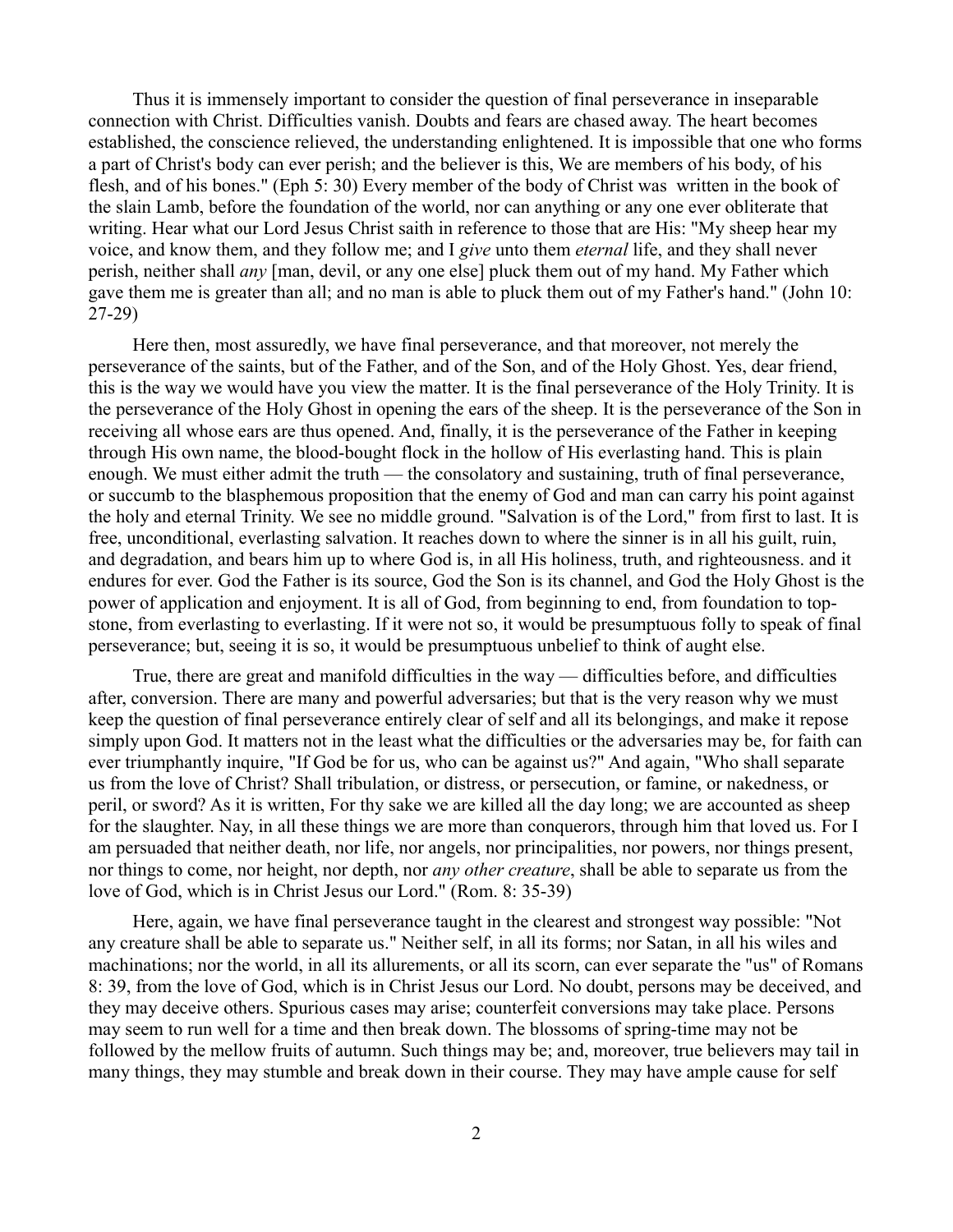judgment and humiliation, in the practical details of life. But, allowing the widest possible margin for all these things, the precious doctrine of final perseverance remains unshaken — yea, untouched upon its own divine and eternal foundation. "I give unto my sheep *eternal* [not temporary or conditional] life, and they shall *never* perish." And again, "Upon this rock I will build my church, and the gates of hell shall not prevail against it." People may argue as they will, and base their arguments on cases which have come under their notice, from time to time, in the history of professing Christians; but, looking at the subject from a divine point of view, and basing our convictions on the sure and unerring word of God, we maintain that all who belong to the "us" of Romans 8, the "sheep" of John 10, and the "church" of Matthew 16, are as safe as Christ can make them, and this we conceive to be the sum and substance of the doctrine of final perseverance.

2 And now, dear friend, we shall, in the second place, briefly and pointedly reply to the questions which you have put before us.

1. "Will a believer be saved, no matter into what course of sin he may fall, and die in?" A true believer will, infallibly, be saved; but we consider that salvation includes, not only full deliverance from the future consequences of sin, but from the present power and practice thereof. And, hence, if we find a person living in sin, and yet talking about his assurance of salvation, we look upon him as an antinomian and not a saved person at all. "If we say that we have fellowship with him and walk in darkness, we lie and do not the truth." The believer may fall, but he will be lifted up; he may be overtaken, but he will be restored; he may wander, but he will be brought back because Christ is able to save to the uttermost, and not one of His little ones shall perish.

2. "Will the Holy Spirit dwell in a heart where evil and unholy thoughts are *indulged*? The body of the believer is the temple of the Holy Ghost. (1 Cor. 6: 19) And this precious truth is the ground of exhortation to purity and holiness of heart and life. We are exhorted not to grieve the Holy Spirit. To "*indulge*" evil and unholy thoughts is not Christian walk at all. The Christian may be assaulted, grieved, and harassed, by evil thoughts, and in such a case he has only to look to Christ for victory. Proper Christian walk is thus expressed in John's first epistle; "We know that whosoever is born of God sinneth not; but he that is begotten of God keepeth himself, and that wicked one toucheth him not." (1 John 5: 18) This is the divine side of the question. Alas! we know there is the human side likewise; but we judge the human side by the divine. We do not lower the divine to meet the human, but ever aim at the divine notwithstanding the human. We should never be satisfied with anything lower than 1 John 5: 18. It is by keeping up the true standard that we may expect to raise our moral tone. To talk of having the Spirit and yet "*indulge*" in evil and unholy thoughts, is in our judgment, the ancient Nicolaitanism (Rev. 2: 6, 15), or modern antinomianism.

3 "If it be so, then, will not people say, they may live as they like?" Well, how does a true Christian like to live? As like Christ as possible. If one had put this question to Paul, what would have been his answer 2 Cor 5: 14, 15, and Philippians 3: 7-14, furnish the reply. It is to be feared that the persons who ask such questions know but little of Christ. We can quite understand a person getting entangled in the meshes of a one-sided theological system, and being perplexed by the conflicting dogmas of systematic divinity; but we believe that the man who draws a plea from the freedom, sovereignty, and eternal stability of the Grace of God, to continue in sin, knows nothing of Christianity at all, has neither part nor lot in the matter, but is in a truly awful and dangerous condition.

As to the case which you adduce, of the young man who heard a minister state in his sermon, that "Once a child, always a child," and who took occasion from that to plunge into, and continue in, open sin; it is only one of thousands We believe the minister was right in what he said, but the young man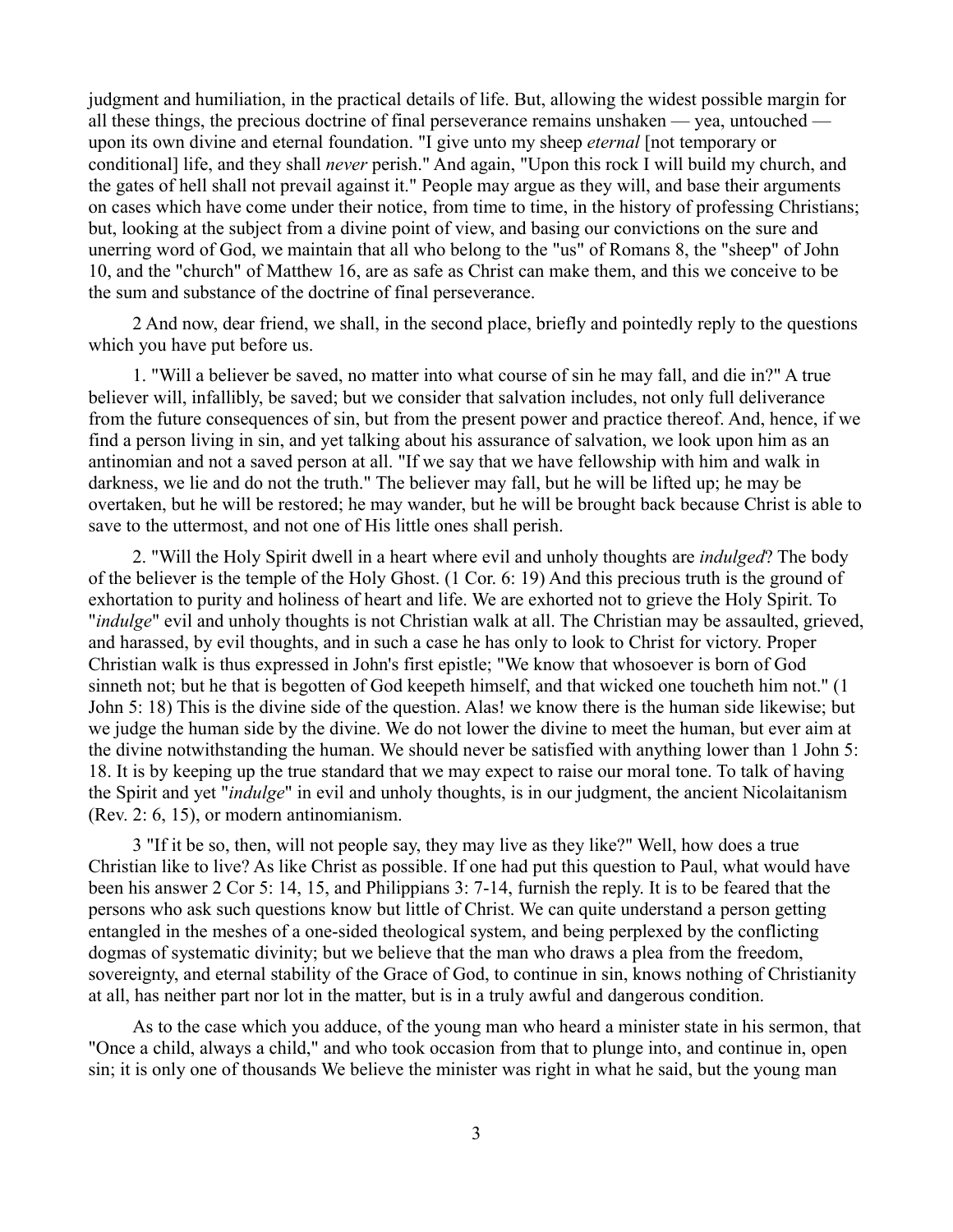was wrong in what he did. To judge the words of the former by the acts of the latter is utterly false. What should I think of my son, if he were to say, "Once a son always a son, and therefore I may proceed to smash my father's windows and do all sorts of mischief"? We judge the ministers statement by the word of God, and pronounce it true. We judge the young man's conduct by the same rule and pronounce it false. The matter is quite simple. We have no reason to believe that the unhappy young man ever really tasted the true grace of God, for if he had, he would love and cultivate and exhibit holiness. The Christian has to struggle with sin; but *struggling* with it and *wallowing* in it, are two totally different ideas. In the one case, we can count on Christ's sympathy and grace; in the other, we are actually blaspheming His name by implying that He is the minister of sin.

We consider it a very serious mistake to set about judging the truth of God by the actings of men. All who do so must reach a false conclusion. The true way is just to reverse the order. Get hold of God's truth first, and then judge everything by that. Set up the divine standard and test everything thereby. Set up the public scales and weigh every man's load therein. The scales must not be regulated by every mans load, but each mans load tested by the scales. If ten thousand professors were to fall away, and live and die in open sin, it would not shake our confidence in the divine doctrine of final perseverance. The self-same word that proves the doctrine to be true, proves them to be false. "They went out from us, but they were not of us; for if they had been of us, they would no doubt have continued with us: but they went out, that they might be made manifest that they were not all of us." (1 John 2: 19) "The foundation of God standeth sure, having, this seal, The Lord knoweth them that are his. And, Let every one that nameth the name of Christ depart from iniquity." (2 Tim. 2: 19)

3. We shall now proceed to examine the various passages of scripture, which, as you say, are generally adduced by those who seek to overthrow the doctrine of final perseverance. But, before doing so, we deem it of importance to lay down the following fundamental principle, which will, in our judgment, be found most helpful in the interpretation of scripture generally. The principle is very simple. No one passage of holy scripture can, by any possibility, contradict another. If, therefore, there be a seeming contradiction, it must arise from our want of spiritual intelligence. Thus, for example, if any one were to quote James 2: 24, in defence of the doctrine of justification by works, I might not be able to answer him. It is quite possible that thousands, like Luther, have been sadly perplexed by that passage. They may feel the fullest and clearest assurance that they are justified, and that not by any works that they have done, but simply "by faith of Jesus Christ," and yet be wholly unable to explain these words of James, "Ye see then how that by works a man is justified, and not by faith only."

Now, how is one to meet such a difficulty as this? He really does not understand the apostle James. He is involved in much perplexity by the apparent contradiction between James and Paul. What is he to do? Just to apply the principle above stated. No one passage of scripture can possibly contradict another. As well might we apprehend a collision between two of the heavenly bodies, while moving in their divinely appointed orbits, as that two inspired writers could possibly clash in their statements. Well, then, I read in Romans 4: 5 such plain words as these: "But to him that *worketh not*, but believeth on him that justifieth the ungodly, his *faith* is counted for righteousness." Here I find works entirely excluded as a ground of justification, and faith alone recognised. So also in Romans 3 I read: "Therefore we conclude that a man is justified by faith, without [or apart from] works of law." And, again, "Being justified by faith, we have peace with God." Exactly similar is the teaching in the Epistle to the Galatians, where we read such plain words as these, "*Knowing* that a man is not justified by works of law, but by faith of Jesus Christ, even we [Jews] have believed in Jesus Christ, that we might be justified by faith of Christ, and not by works of law: for by works of law shall no flesh he justified." (Rom. 2: 16)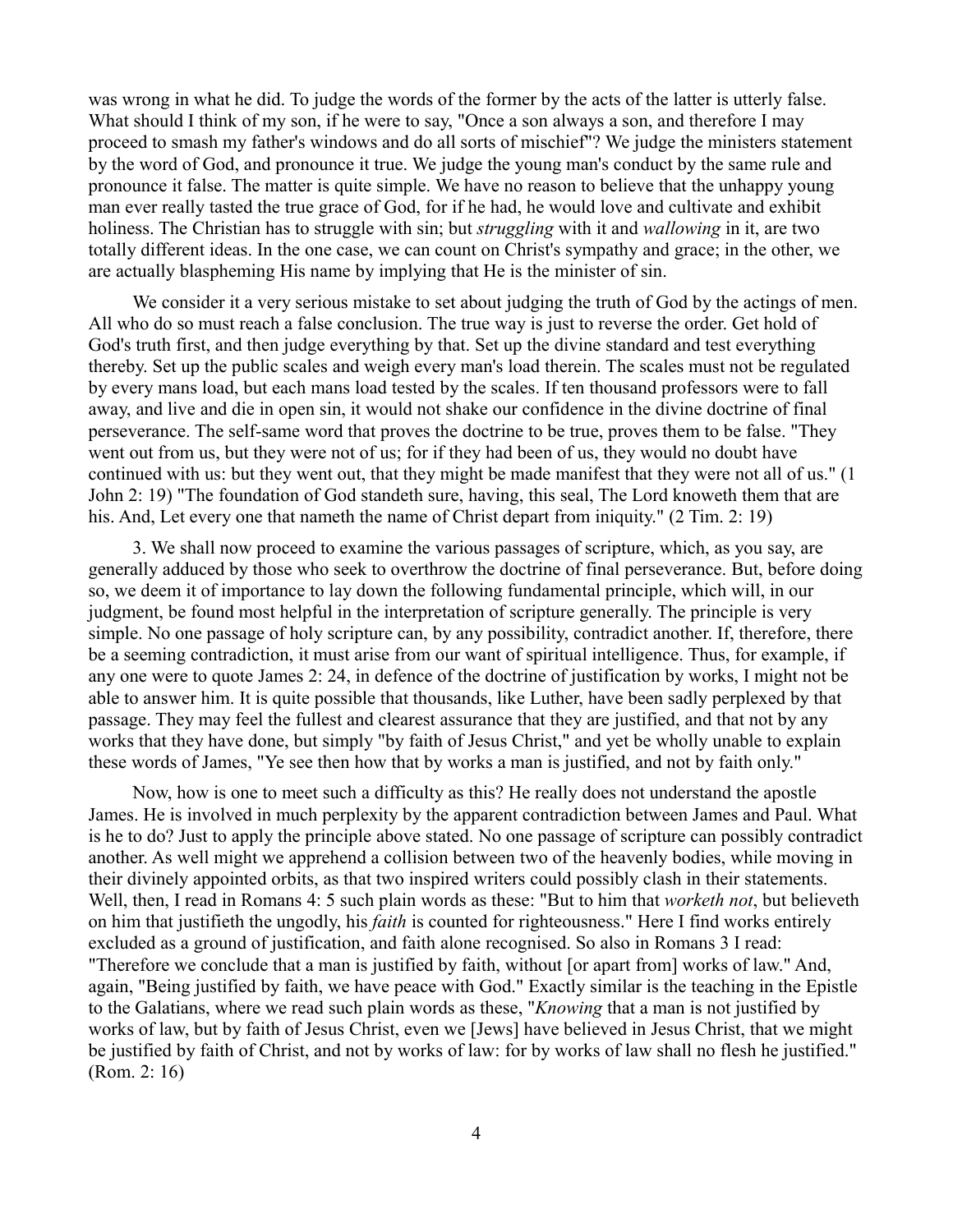In all these passages, and many more which might be quoted, works are sedulously excluded as a ground of justification, and that, too, in language so plain that a wayfaring man, though a fool, need not err therein. If, therefore, we cannot explain James 2: 24, we must either deny its inspiration, or have recourse to our principle, namely, that no one passage of holy scripture can possibly contradict another, and so remain, with unshaken confidence, and unruffled repose, rejoicing in the grand foundation truth of justification by faith alone, apart from law-works altogether.

Having called the readers attention to the famous passage in James 2, it may not be amiss to offer him, in passing, a word or two of exposition which will help him in the understanding of it. There is a little word in verse 14 which will furnish the key to the entire passage. The inspired apostle inquires, "What doth it profit, my brethren, though a man *say* he hath faith?" Had he said, "What doth it profit though a man have faith?" the difficulty would be insuperable, the perplexity hopeless. But the important word "say" quite removes all difficulty, and unfolds, in the simplest possible way, the point which the apostle has in his mind. We might inquire, "What doth it profit though a man *say* he hath ten thousand a year, if he hath it not?"

Now, we are aware that the word "say" is constantly left out in quoting James 2: 14. Some have even ventured to assert that it is not in the original. But any one who can read Greek has only to look at the passage, and he will see the word *legee* (say) placed there by the Holy Ghost, and left there by all our leading, editors and biblical critics; nor can we well conceive a word of more vital importance in a passage. Its influence, we believe, is felt throughout the entire context in which it occurs. There is no use in a man merely *saying* he has faith, but if he really has it, it "profits" him for time and eternity, inasmuch as it connects him with Christ, and puts him in full inalienable possession of all that Christ has done, and all that He is for us before God.

This leads us to another point, which will greatly tend to clear away the seeming contradiction between the two inspired apostles, Paul and James. There is a very material difference between *lawworks* and *life-works*. Paul jealously excludes the former; James as jealously insists on the latter. But, be it carefully noted, that it is only the former Paul excludes; as it is only the latter that James insists on. The acts of Abraham and Rahab were not law-works, but life-works. They were the genuine fruits of faith, apart from which they would have possessed no justifying virtue whatever.

It is well worthy of note that, with the history of four thousand years before Him, the Holy Ghost, in the apostle, should have fixed upon two such works as that of Abraham in Genesis 22 and that of Rahab in Joshua 2. He does not adduce some acts of charity, or benevolence, though surely He might easily have selected many such from the vast mass of materials which lay before Him. But, as if anticipating the use that the enemy would make of the passage now before us, He takes care to select two such illustrations of His thesis as prove. beyond all question, that it is life-works, and not lawworks, He is insisting upon, and leaves wholly untouched the priceless doctrine of justification by faith, apart from works of law.

Finally, if any should feel disposed to inquire as to the difference between law-works and life. works, it is simply this: law-works are such as are done in order to get life; life-works are the genuine fruits of life possessed. And how do we get life? By believing on the Son of God. "Verily, verily, I say unto you, He that heareth my words, and believeth on him that sent me *hath* everlasting life." (John 5: 24) We must have life before we can do anything; and we get life, not by "saying" we have faith, but by really having it, and when we have it, we shall manifest the precious fruits thereof, to the glory of God.

Thus, then, we not only implicitly believe that Paul and James *must* harmonise, but we can plainly see that they *do*.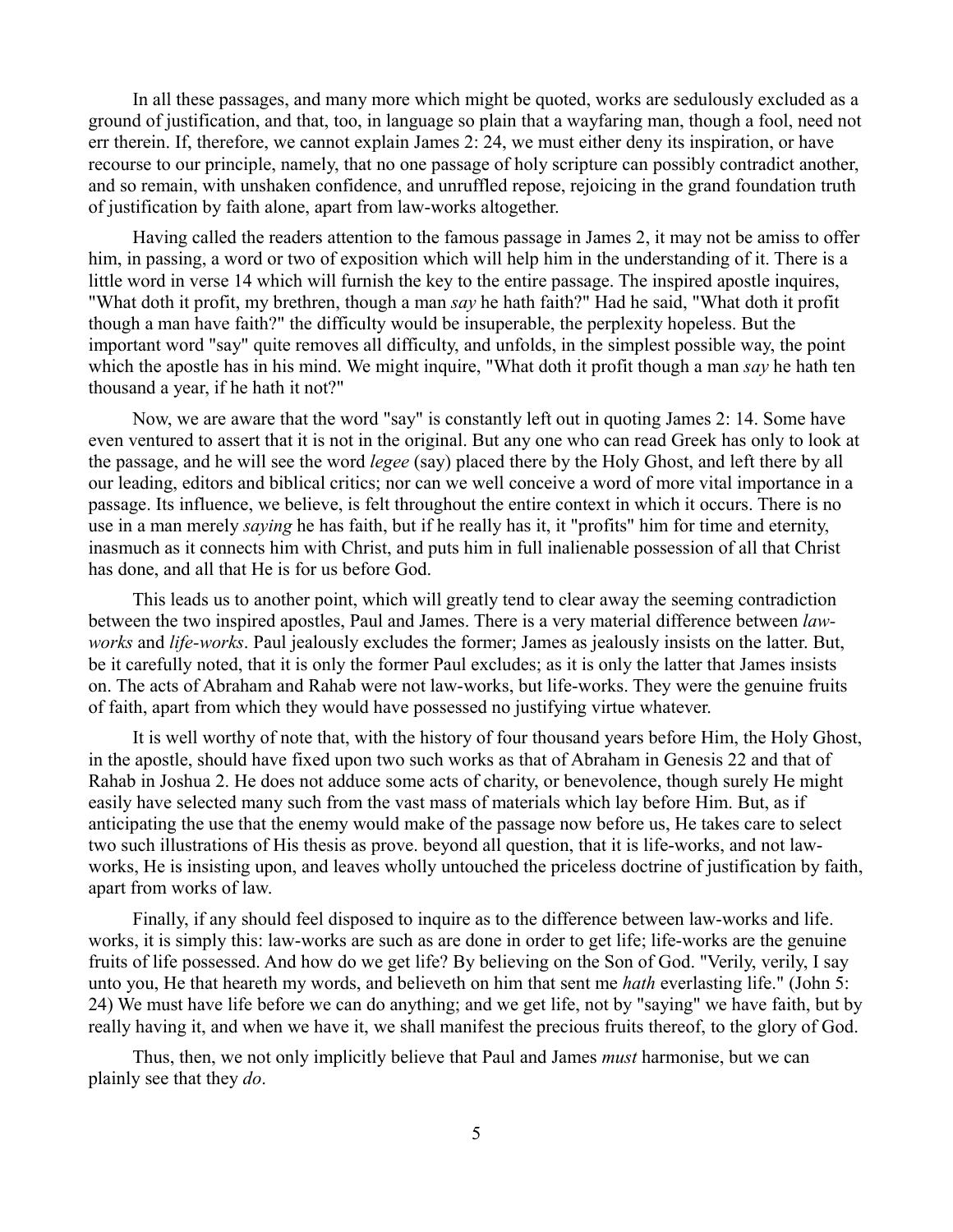Having thus sought to define and illustrate our principle, we shall leave you, dear friend, to apply it in the various cases of difficulty and perplexity which come before you in the study of scripture, while we endeavour to expound, as the Lord may enable us, the important passages of scripture which you have laid before us.

1. The first quotation is from the second Epistle of Peter: "But there were false prophets also among the people, even as there shall be false teachers among you, who privily shall bring in damnable heresies, even denying the Lord that bought them, and bring upon themselves swift destruction" (2 Peter 2: 1) The difficulty of this passage arises, we suppose, from the expression, "Denying, the Lord that bought them." But there is, in reality, no difficulty whatever in these words. The Lord has a double claim on every man, woman, and child beneath the canopy of heaven. He has a claim founded on creation, and a claim founded on redemption. It is to the latter of these two that the apostle refers. The false teachers will not merely deny the Lord that *made* them, but even the Lord that *bought* them. It is of importance to see this. It will help to clear away many difficulties. The Lord Jesus has a purchased right over every member of the human family. The Father has given Him power over all flesh. Hence the sin of those who deny Him. It would be sin to deny Him as Creator; it is a greater sin to deny Him as Redeemer. It is not at all a question of regeneration. The apostle does not say, 'Denying the Lord that quickened them.' This would indeed be a difficulty; but as the passage stands, it leaves wholly untouched the truth of final perseverance.

2. The second passage occurs at the close of the same chapter, verses 20 and 22: "For if after they have escaped the pollutions of the world, through the knowledge of the Lord and Saviour Jesus Christ, they are again entangled therein and overcome, the latter end is worse with them than the beginning..... But it is happened unto them according to the true proverb, The dog is turned to his own vomit again: and the sow that was washed to her wallowing in the mire." The diffusion of scriptural knowledge and evangelical light may and does frequently exert an amazing influence upon the conduct and character of persons who have never known the saving, quickening, emancipating power of the gospel of Christ. Indeed, it is hardly possible for an open Bible to be circulated, or a free gospel to be preached, without producing very striking results which, after all, will be found to fall far short of *the* grand result of regeneration. Many gross habits may be abandoned, many pollutions" laid aside, under the influence of a merely intellectual "knowledge of the Lord and Saviour Jesus Christ;" while, at the same time, the *heart* has never really been savingly reached at all. Now, it will be invariably found that when persons shake off the influence of evangelical light — even though that influence never extended beyond their outward conduct — they are sure to plunge into greater depths of evil, and greater excesses of worldliness and folly than ever; "The latter end is worse with them than the beginning." The devil takes delight in dragging the *quondam* professor through deeper mire than that in which he wallowed in the days of his ignorance and thoughtless folly. Hence the urgent need of pressing on all with whom we have to do, the importance of making sure work of it, so that the knowledge of truth may not merely affect their external conduct, but reach the heart and impart that life which, when once possessed, can never be lost. There is nothing in this passage to terrify the sheep of Christ; but very much to warn those who, though they may for a time put on the outward appearance of sheep, have never been, inwardly, aught but as the dog and the sow.

3. Ezekiel 18: 24, 26; "But when the righteous turneth away from his righteousness, and committeth iniquity, and doeth according to all the abominations that the wicked man doeth, shall he live? All his righteousness that he hath done shall not be mentioned: in his trespass that he hath trespassed, and in his sin that he hath sinned, in them shall he die.... When a righteous man turneth away from his righteousness and committeth iniquity, and dieth in them; for his iniquity, that he hath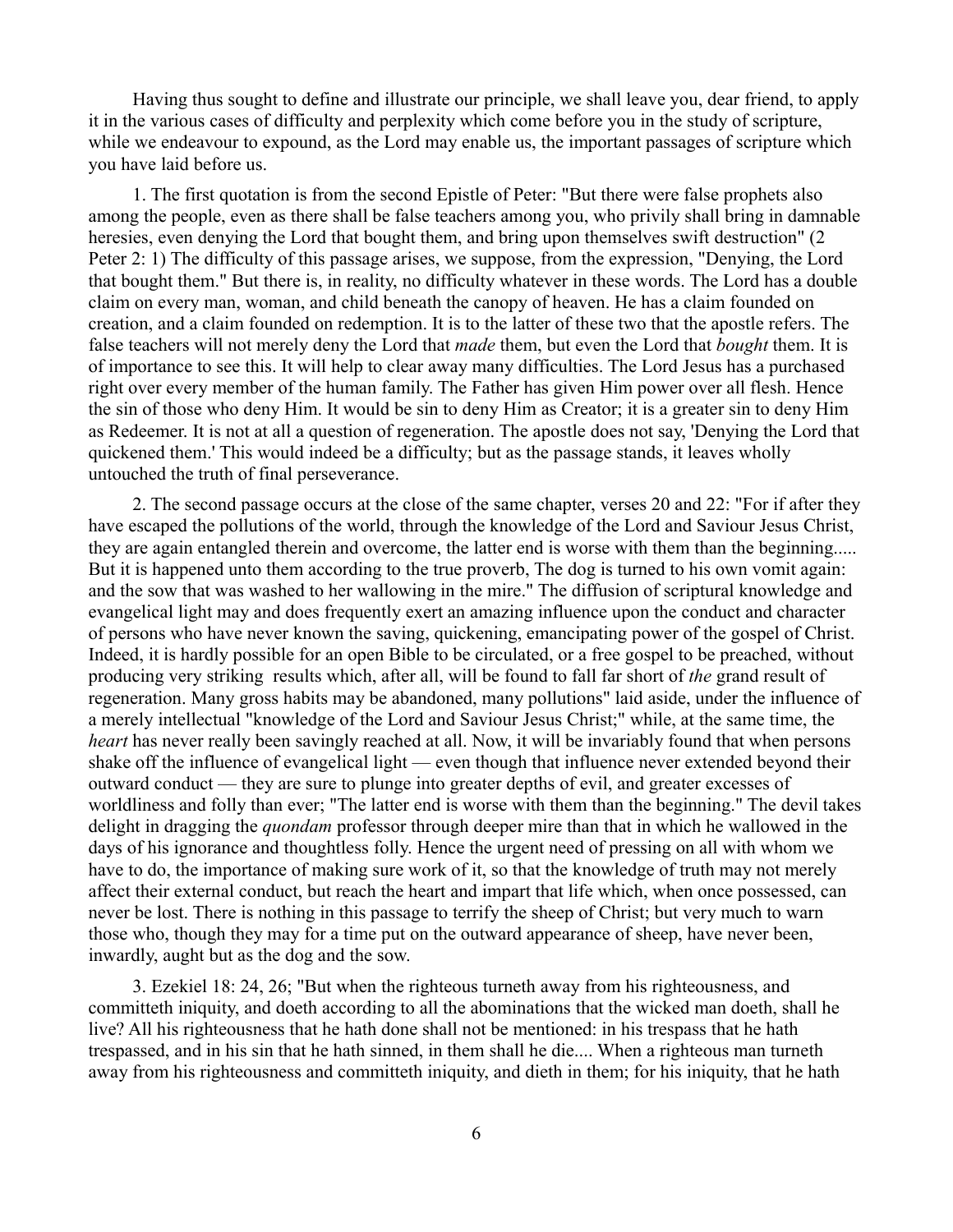done, shall he die." With this we may connect your reference to 2 Chronicles 15: 2: "The Lord is with you while ye be with him: and if ye seek him, he will be found of you: but if ye forsake him, he will forsake you." We feel constrained, dear friend, to say that it evidences a sad want of spiritual intelligence to adduce such passages of scripture as bearing, in any way, upon the truth of the final perseverance of Christ's members. These, and numberless other scriptures in the Old Testament, as well as similar passages in the New Testament, unfold to us the deeply important subject of God's moral government. Now to be merely a subject of God's government, is one thing; to be a subject of His unchangeable grace is another. We should never confound them. To elaborate this point, and to refer to the various passages which illustrate and enforce it. would demand a volume; we would here only add our full persuasion that no one can understand the word of God who does not accurately distinguish between man under government, and man under grace. In the one case, he is looked at as walking down here, in the place of responsibility and danger; in the other, he is looked at as associated with Christ above, in the place of inalienable privilege and eternal security. These two Old Testament scriptures to which you have referred us, are entirely governmental, and, as a consequence, have nothing whatever to do with the question of final perseverance.

4. Matthew 12: 45: "Then goeth he and taketh with him seven other spirits more wicked than himself, and they enter in and dwell there: and the last state of that man is worse than the first. Even so shall it be unto this wicked generation." The closing sentence of this passage quite explains the whole context. Our Lord is describing the moral condition of the Jewish people. The spirit of idolatry had gone out of them, but only for a time, and to return again in sevenfold energy and intensity, rendering their last state worse, by far, than ought that has yet appeared in their most marvellous history. This passage, taken in a secondary way, may be very intelligently, applied to an individual who, having undergone a certain moral change, and exhibited a measure of improvement in his outward conduct, afterwards falls back and becomes more openly corrupt and vicious than ever.

5. 2 John 8, 9: "Look to yourselves, that we lose not those things which we have wrought, but that we receive a full reward. Whosoever transgresseth, and abideth not in the doctrine of Christ, hath not God. He that abideth in the doctrine of Christ, he hath both the Father and the Son." In verse 8, the apostle exhorts the elect lady and her children to look to themselves lest, by any means, he should lose ought of the fruit of his ministry. They were to form part of his reward in the coming day of glory, and he longed to present them faultless, in the presence of that glory, that his reward might be full. Verse 9 needs no explanation; it is solemnly plain. If one does not *abide* in the doctrine of Christ, he has got nothing. Let slip the truth as to Christ, and you have no security as to anything. The Christian most assuredly needs to walk watchfully in order to escape the manifold snares and temptations which surround him; but whether is that watchfulness better promoted by placing his feet upon the shifting sand of his own performances, or by fixing them firmly upon the rock of God's eternal salvation? Whether am I in a more favourable position for the exercise of watchfulness and prayer, while living in perpetual doubt and fear, or reposing in artless confidence in the unchangeable love of my Saviour God? We think, dear friend, we may very safely anticipate your reply.

6. Revelation 3: 11: "Behold, I come quickly: hold that fast which thou hast, that no man take thy crown." Two things are here to be considered, namely, first, this is an address to an assembly; and, secondly, it does not say, That no man take thy *life*." A *servant* may lose his *reward*; but a *child* can never lose his eternal *life*. Attention to this would remove a host of difficulties. Sonship is one thing; discipleship is quite another. Security in Christ is one thing; testimony for Christ is quite another. If our security were dependent upon our testimony — our sonship upon our discipleship where should we be? True, the more I know my security and enjoy my sonship, the more effective will be my testimony, and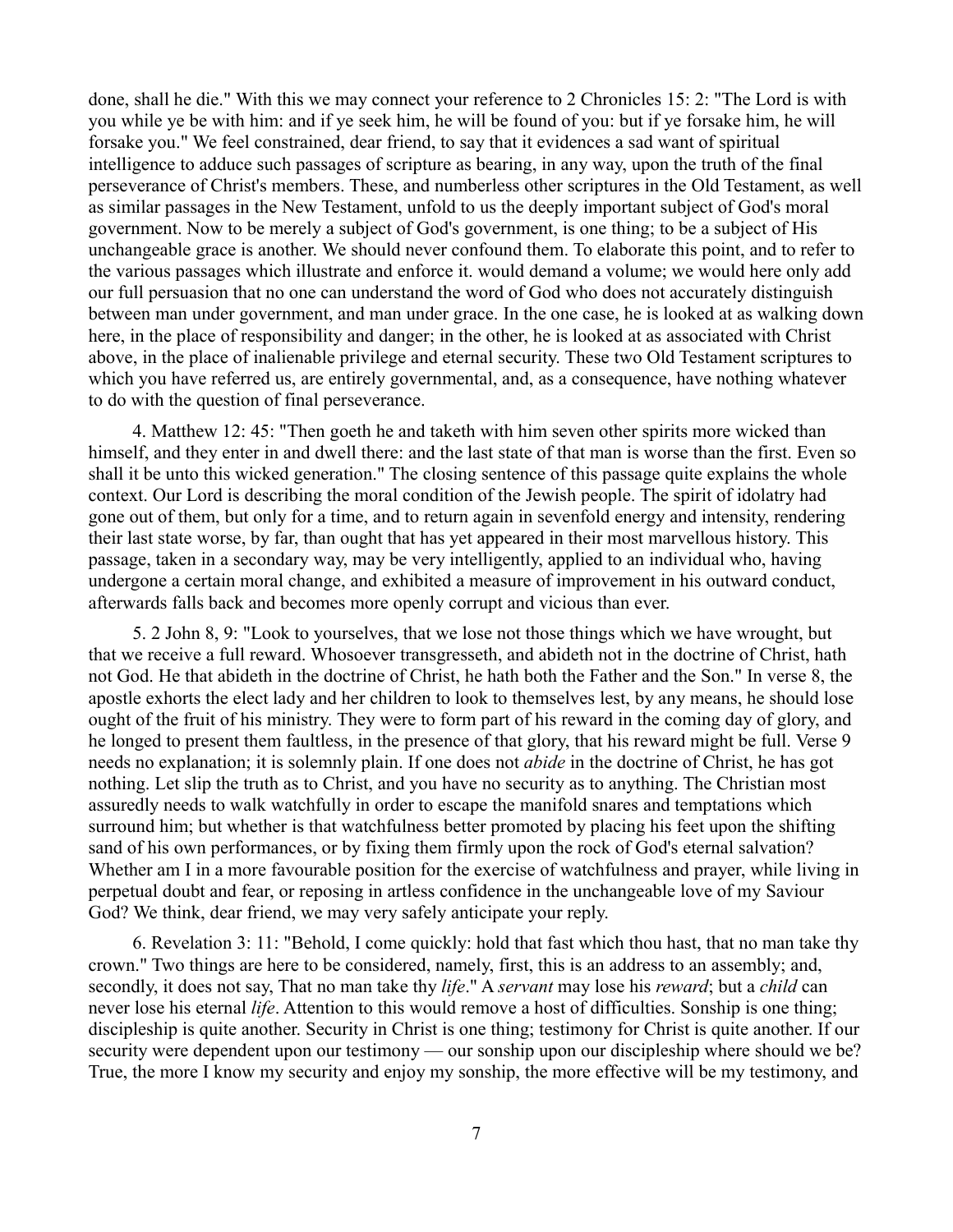the more faithful my discipleship, but these things must never be confounded.

In conclusion, dear friend, you say that "All those texts which speak of enduring to the end, and overcoming, are thought to mean that, since there is a possibility of our not doing so, we may not be saved in the end." As to this we would merely add that we shall be most happy, at any time, to enter with you upon the close examination of every one of those passages to which you in this general way refer, and to prove, by the grace of God, that not one of them, when rightly interpreted, militates, in the smallest degree, against the precious truth of final perseverance; but that on the contrary, each passage contains within itself, or within its immediate context that which will clearly prove its perfect harmony with the truth of the eternal security of the very feeblest lamb in all the blood-bought flock of Christ.

May the Lord establish our souls more and more firmly in His own truth, and preserve us unto His heavenly kingdom, to the glory of His holy name! C. H. M.

P.S. — Paley observes that "we should never suffer what we know to be disturbed by what we know not." And Butler remarks nearly the same when he says, "If a *truth* be established, *objections* are nothing. The one is founded on our *knowledge*. and the other on our *ignorance*"

(See Jay's Autobiography, p.170)

A SACRED UNION.

'TWIXT Jesus and the heavenly race Subsists a bond of sovereign grace — A tie which hell's tremendous train Can ne'er dissolve or rend in twain. Life's sacred bond shall never break, Though earth should to its centre shake: We rest in hope, assured of this; For God has pledged His righteousness. By Him 'twas counselled, planned, and done, Wrought in the blood of His dear Son — The Christ appointed to redeem All that the Father chose in Him. Oh sacred union, firm and strong! How great the grace! How sweet the song! To God alone be all the praise Of rich, eternal, heavenly grace. In spirit one with Him who rose Victorious o'er His mighty foes; Who went on high and took His seat, Pledge of the serpents full defeat.